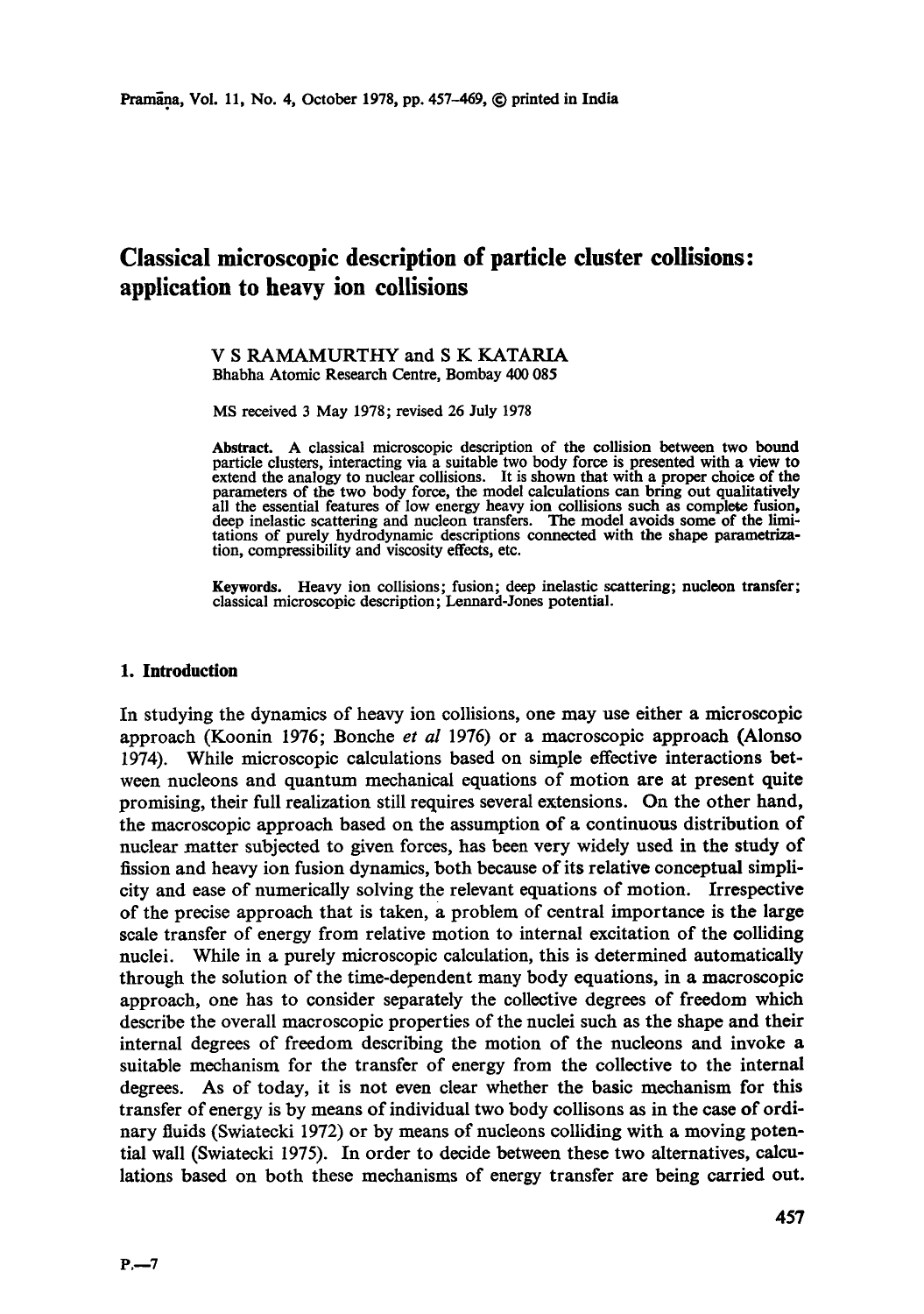While these calculations have led to much insight into various aspects of nuclear collective dynamics particularly with regard to the dynamics of fissioning nuclei, in the field of heavy ion fusion and scattering, some inherent inadequacies of these calculations have been recognized. Firstly, the idealization of a nucleus as a charged liquid drop with continuous distribution of nuclear matter and a sharp surface as the relevant collective degree of freedom, while being a reasonably good approximation in and near equilibrium configurations, becomes questionable for highly deformed nuclear shapes encountered in fission and heavy ion fusion, particularly in those regions of deformations where the local radii of curvature become comparable to the surface diffuseness of the nuclear surface (or the range of nuclear force). Secondly, even the choice of a suitable parametrization of the nuclear shape, capable of describing all the possible relevant shapes is still in an unsatisfactory stage.

Another simple approach which has been recently investigated is the classical microscopic approach (Bodmer and Panos 1977; Bondorf *et al* 1976; Wilets *et al*  1977). In this approach, the nucleons in the colliding nuclei are taken as elassical spinless particles interacting via a suitable two body force. In a collision, the trajectories of all the nucleons are computed on the basis of classical non-relativistic equations of motion and the forces between all pairs of nucleons. This approach, similar to the molecular dynamics description of liquids (Rahman 1964) avoids some of the limitations of the purely hydrodynamical approach, and at the same time includes hydrodynamics as a limit. Since all the translational degrees of the constituent nucleons are explicitly included in the calculations, there is no need to separate the dynamics of the collective degrees of freedom from the intrinsic degrees. All dissipation and transfer of energy arise due to nueleon-nueleon collisions and are built-in in the calculations. It has been argued (Bodmer and Panos 1977) that for laboratory energies of a few hundred MeV per nucleon or more, elassieal considerations may be expected to be reasonably good and hence these calculations have been restricted to high energy nuclear collisions only. In the present work, we describe a classical trajectory calculation in the collision between two bound particle clusters interacting via suitable two body forces. It is shown on the basis of an analysis of the collision trajectories that the collisions exhibit qualitatively all the essential features of low energy heavy ion collisions also such as complete fusion, deep inelastic scattering and nucleon transfer.

### **2. Description of the model**

The central input to the model is the two body force. Having chosen a suitable two body potential and therefore the corresponding force between any pair of particles, the classical trajectories of any system of particles for a given set of initial conditions can be obtained by numerically integrating the Newton's equations of motion.

$$
M\frac{d^2\,\vec{r}_i}{dt^2}=-\,\nabla_i\left(\sum_{j\neq i}V_{ij}\right)
$$

where  $M$  is the mass of a particle.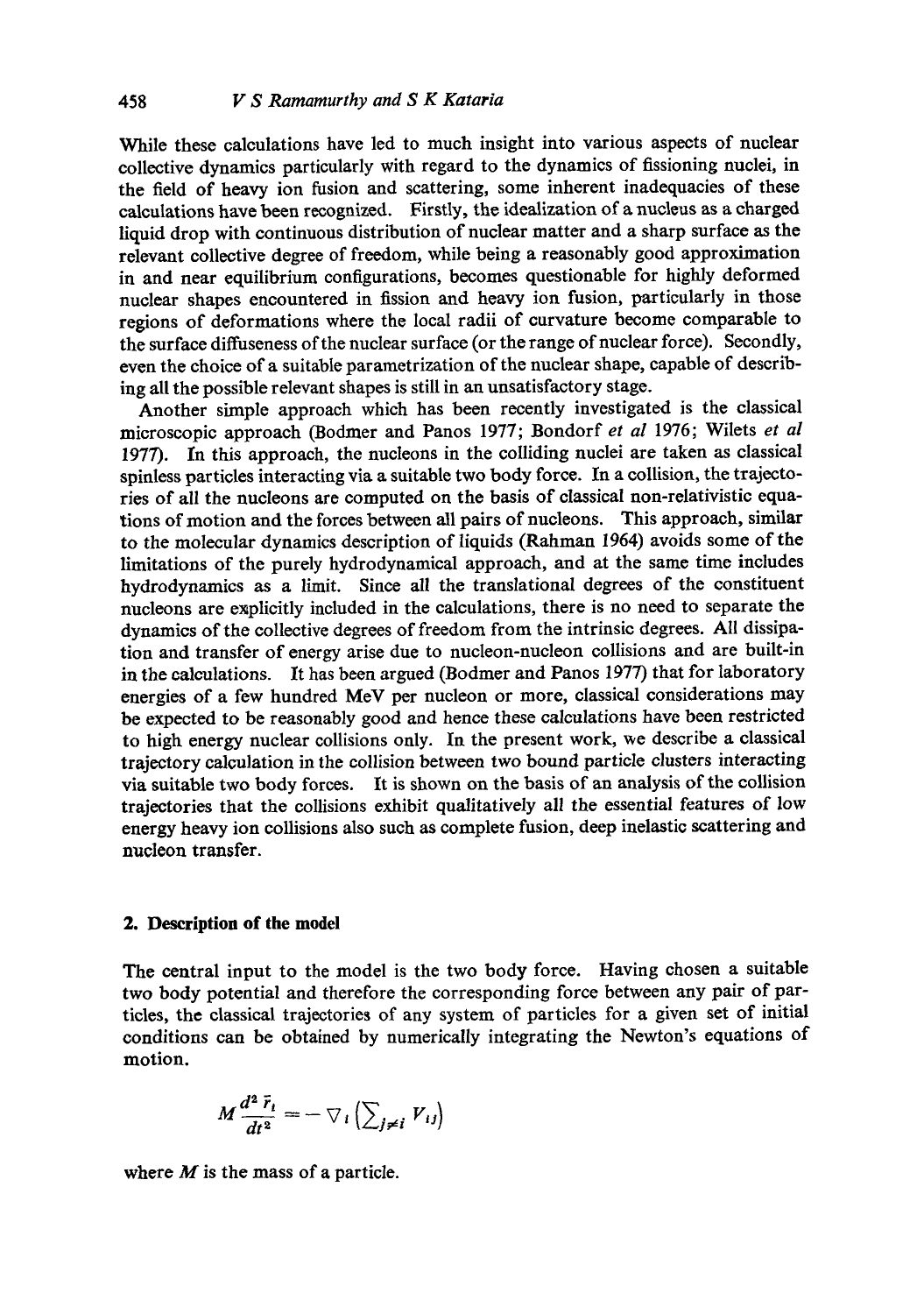used to study any desired macroscopic feature of the collision.

For given collision conditions specified by the number of particles in each cluster, the impact parameter and the bombarding energy, the inital conditions correspond to the initial distribution of particle positions in each cluster, and a uniform velocity for all particles in each cluster. The particle trajectories thus computed can be

#### *2.1. Choice of the particle-particle potential*

Keeping in view the application of the present calculations to heavy-ion collisions, a tempting choice of the particle-particle potential is the free nucleon-nucleon potential suitably averaged over the possible angular momentum states. However, this potential without an explicit inclusion of the uncertainty principle and the resulting zero point motion leads to particle clusters which have too large binding energy per particle and too large particle density in their stable ground state. Efforts to include the zero point motion in these calculations are still in a rudimentary stage and are far from satisfactory. For instance, the frequently used technique of arbitrarily assigning finite kinetic energies to the particles, leads to an unavoidable premature evaporation of the particles during the interaction time. Another possible approach in the choice of the inter-particle potential is to adopt a purely phenomenologieal form for the potential, with the constants so chosen as to ensure that the equilibrium macroscopic properties of the particle clusters in their stable ground state are close to those of nuclei. The calculation, while being fully classical are internally self consistent, and the model is analogous to the liquid drop model of the nucleus. Further, it is a microscopic description of the nucleus free from continuum approximations of the LDM. This is the approach that we have adopted in the present calculations. While the choice of such a phenomenological potential is not expected to be unique, we have taken guidance from the molecular dynamics calculations for classical liquids and choose a Lennard-Jones form for the particle-particle potential. Thus the potential between any pair of particles is

$$
V(r_{ij}) = \epsilon \, [(\sigma/r_{ij})^{12} - 2 (\sigma/r_{ij})^6]
$$

Figure 1 shows a plot of the potential in units of  $\epsilon$  as a function of the inter-particle distance r in units of  $\sigma$ . For such an interaction potential, minimum energy configurations as a function of particle number have been studied earlier (Hoare and Pal 1971). Figure 2 shows a plot of binding energy per particle as a function of  $N^{-1/3}$ . It is seen that a linear relation of the form  $\overline{B}E/N=a_0-a_1 N^{-1/3}$  holds for  $10 < N < 60$ . Therefore, it can be concluded that a Lennard-Jones form for the interaction potential is a good approximation even for ' nuclear droplets' as far as their macroscopic properties are concerned. We have, therefore, adopted the above Lennard-Jones form for particle-particle interaction potential. In addition, in analogy with nuclei some of the particles are assumed to be charged and an usual Coulomb term is added to the interaction potential. Also the potential between like particles was taken to be about  $20\%$  weaker than that between unlike particles (Myers and Swiatecki 1969). (A Lennard-Jones fluid, however, has a compressibility eoetficient larger than that of nuclei. In this sense, the present model is closer to an incompressible liquid drop).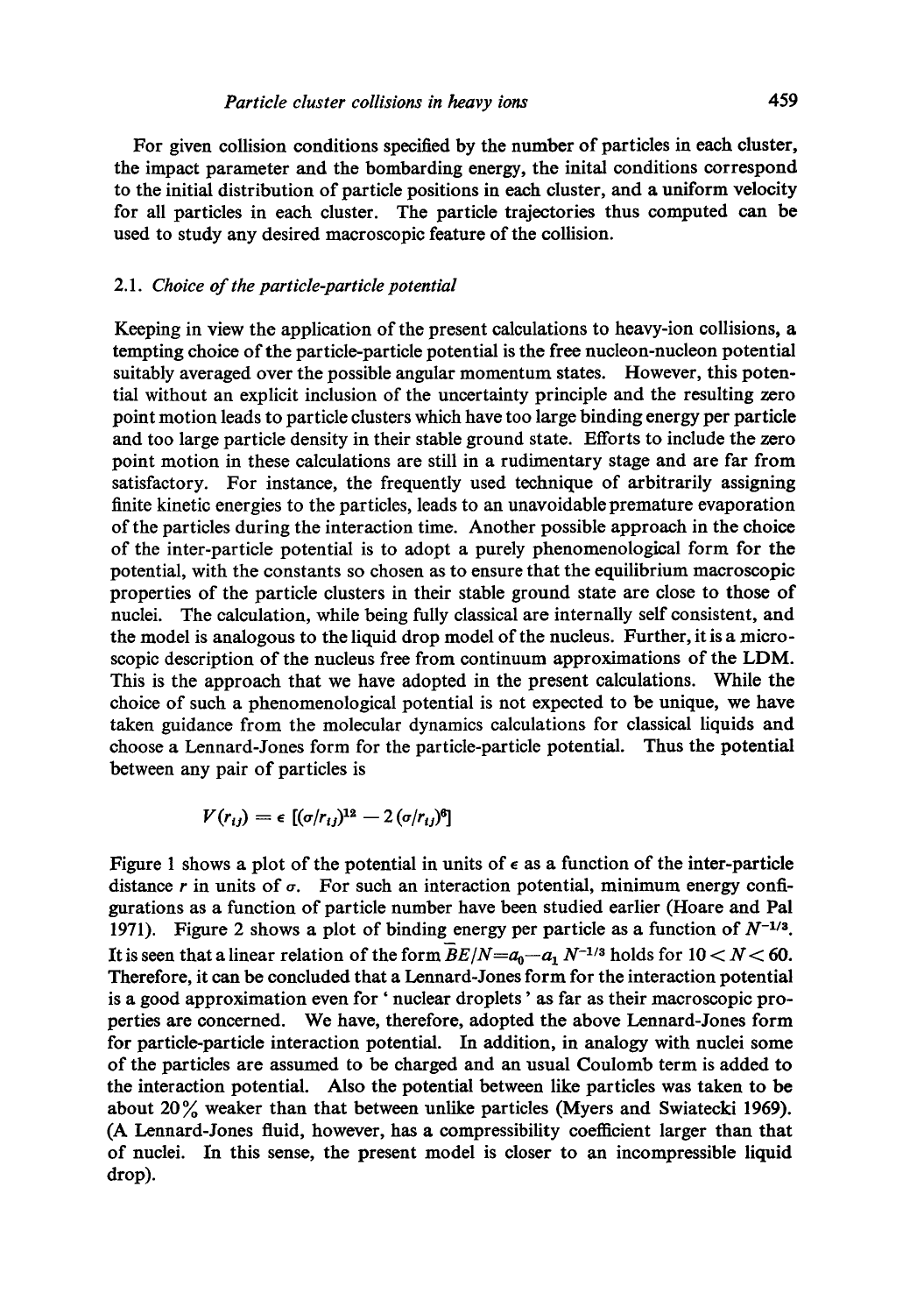## 460 *V S Ramamurthy and S K Kataria*

With this choice of the two body potential the equilibrium spatial distributions of the particles in any cluster can be obtained as follows: A random distribution of all the  $\vec{A}$  particle positions is generated in a cube of side 2 $\vec{R}$ , where  $\vec{R}$  is approximately the size of the cluster. This random distribution of particle positions is in general energetically very unfavourable. With the initial particle velocities equal to zero, this distribution is allowed to dynamically evolve following classical equations of motion. However, the particle velocities are set equal to zero at the end of each time step so that the initial velocities are zero for the succeeding interval. At each step,



Figure 1. The Lennard-Jones potential  $V(r) = \epsilon [(\sigma/r)^{12} - 2(\sigma/r)^6]$ .



Figure 2. Plot of the binding energy per particle versus  $N^{-1/3}$  for one component clusters.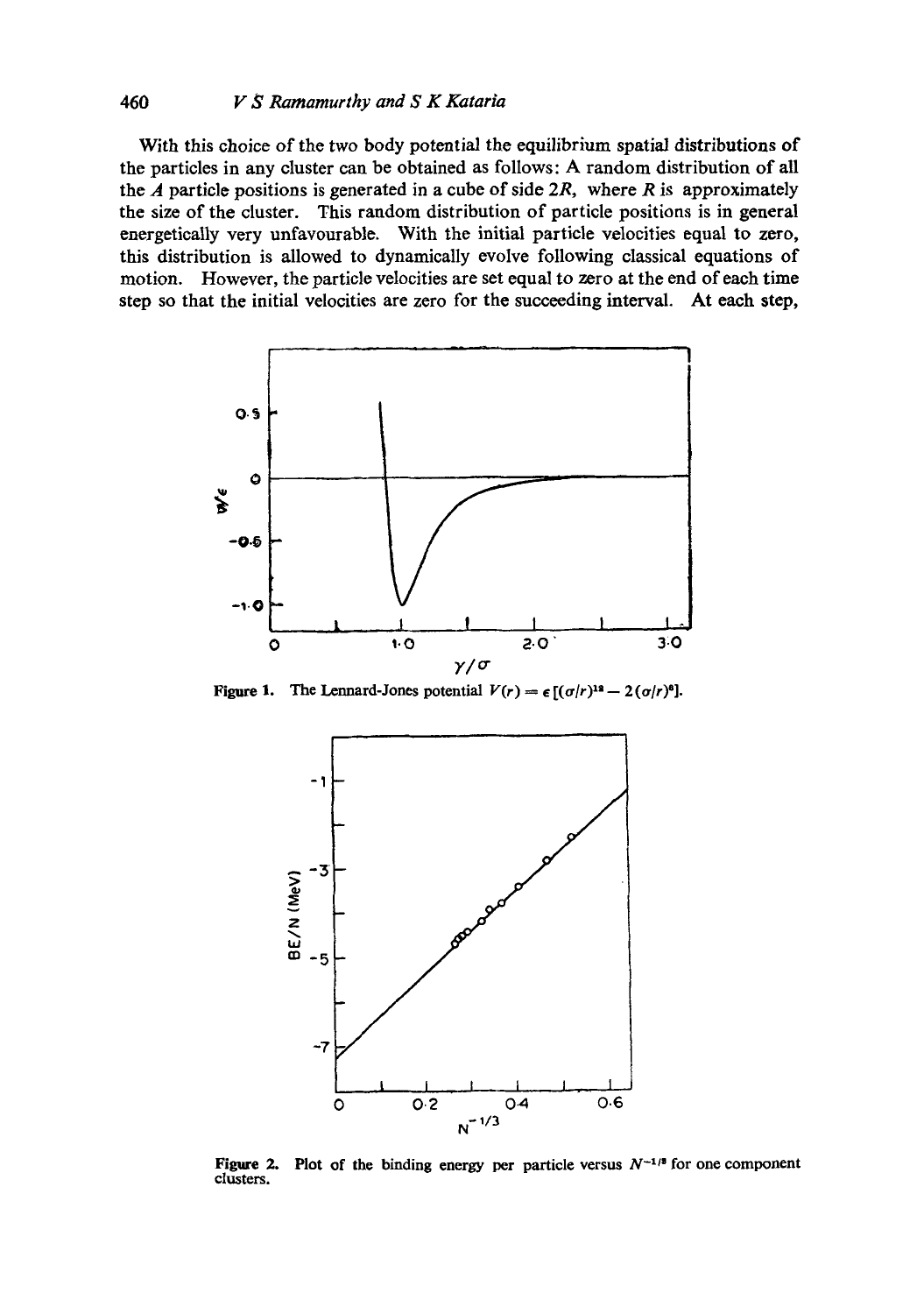various macroscopic properties of the assembly of particles such as the size, the total potential energy, etc. are monitored. The calculations are continued till all these macroscopic quantities settle down to their equilibrium values. The total potential energy also acquires its minimum value at this stage. Such a minimum corresponds to a frozen system at zero temperature when the particles are arranged approximately in a lattice. The corresponding particle positions are used, as will be discussed in the next section, as the initial positions for the particles in a collision calculation. These calculations have been carried out as a function of number of particles in the dusters. The calculations were carried out for  $N=Z=A/2$  clusters. Figure 3a shows a plot of the binding energy per particle  $(= 1/2A \Sigma_{ij} V_{ij})$  evaluated for the equilibrium configuration) without the Coulomb part in units of  $\epsilon$  versus  $A^{-1/3}$  and figure 3b shows the root mean square radii  $(=(\bar{r}_i-\bar{R})^2)^{1/2}$  where  $\bar{R}$  is the position of the centre of mass of the cluster) in units of  $\sigma$  versus  $A^{1/3}$ . Again, it is seen that both the binding energy per particle and the r.m.s. radii exhibit a linear dependence on  $A^{-1/3}$  and  $A^{1/3}$ respectively. With a choice of  $\epsilon = 2.2$  MeV and  $\sigma = 1.8$  fm, the macroscopic properties of these clusters are close to the liquid drop model values of nuclei with a mean binding energy per particle of 16 MeV in the interior of the nucleus and a radius  $1.2 A^{1/3}$  fm.

## 2.2. *Specification of initial conditions and the calculation of collision trajectories*

The present calculations have been carried out for  $A_1 = A_2 = 16$  with half the particles charged in each cluster. The two colliding dusters were initially placed in ground state at a centre of mass distance of 20 fm where only Coulomb interaction between the clusters is effective. The distribution of particle positions in each duster around the respective eentres of mass is obtained from the energy minimization program described earlier. However, since the energy minimization leaves a continuous de-



Figure 3. a. Plot of the binding energy per particle versus  $A^{-1/3}$  for a two component system with equal number of particles of either species. b. Plot of the root mean square radius versus  $A^{1/3}$  for the same systems as in a.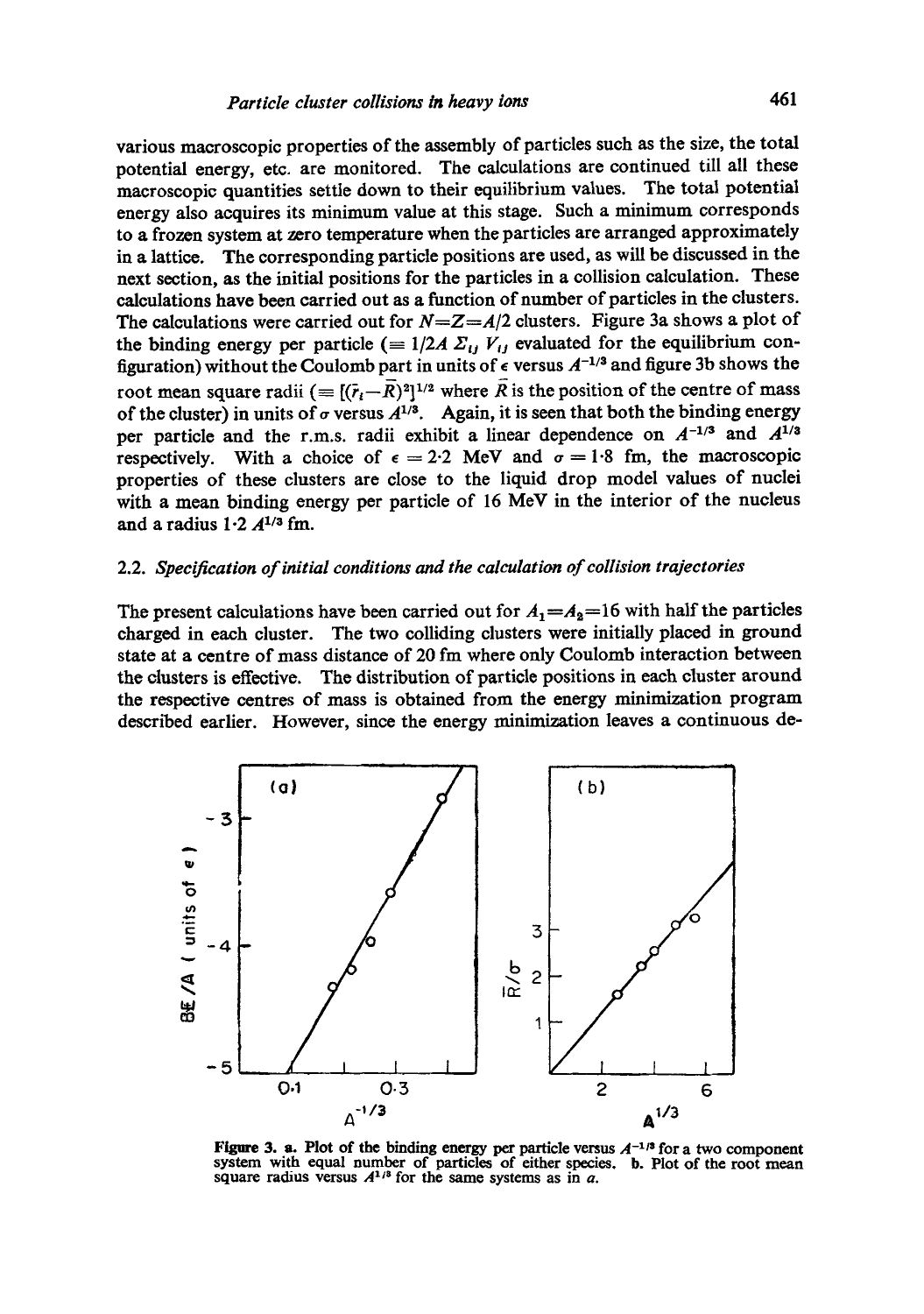generaey with respect to the orientation of the dusters in space, arbitrary rigid rotations in space are equivalent. It is therefore necessary to repeat the calculations for various initial conditions generated by rigid rotations of the clusters and average the collision trajectories. The impact parameter and the bombarding energy further specify the magnitude and the direction of the velocities of the two clusters and therefore of the individual particles in the clusters. For a numerical solution of the equations of motion, each second order differential equation was split into two first order equations and were integrated using the standard fourth order Runga-Kutta method (Kuo 1972). Small integration time steps are to be chosen so as to ensure adequate conservation of momentum angular momentum and total energy at the same time keeping to reasonable computing times. A time step of the order of  $2-5 \times 10^{-24}$  sec was found satisfactory in the present calculations. For distance  $d > 10$  fm between the eentres of mass of the two clusters the trajectories of individual clusters are Rutherford trajectories. For distances  $d < 10$  fm, the trajectory can display two qualitatively different characteristics. Firstly, the energy loss from relative motion may be so large that the nuclei fuse together leading to the formation of a compound nucleus. In this ease a plot of the relative distance between the centre of mass of the two clusters as a function of time will be bounded. Alternatively, after having formed a short-lived intermediate complex at small  $d$ , the system can split again into two clusters not necessarily identical to the projectile target configuration. In this case the inter-fragment distance versus time is unbounded with  $d$  going to infinity as time  $t$ tends to infinity. And the event can be identified as an elastic or inelastic scattering with or without mass exchange. The trajectories were therefore numerically computed up to  $t=10^{-20}$  sec. If in this time interval the distance d remains bounded the event was identified as leading to complete fusion. Otherwise the event was identified as scattering and the trajectories were terminated when distance  $d > 25$  fm.

## **3. Results and discussion**

The collisions were studied for different impact parameters ranging from head-on to grazing angles and at different collision energies from sub-Coulomb barrier to few times the coulomb barrier. Each trajectory typically takes approximately half an hour in BESM-6 computer. The trajectories were stored in magnetic tapes for subsequent analysis.

## 3.1. *Head-on collisions*

In this case, if the incident energy is greater than the Coulomb barrier the two nuclei form an excited compound nucleus. Figure 4 shows a typical collision event where the projectile energy is 128 MeV. At  $t=0$ , the two clusters are moving towards each other in the centre of mass frame with a velocity of 0.2 fm per ls (1 ls= $10^{-21}$  sec) at a centre of mass distance of 20 fm. It is seen that in an interaction time of about 0.2 ls the fusion of the nuclei is complete leading to an excited and nearly spherical system. Figure 5 shows the plot of relative kinetic energy of the two clusters as a function of time. The clusters come to a grinding halt, in a time of the order of 0.1 Is giving rise to a rate of loss of relative kinetic energy of the order 300 MeV per Is.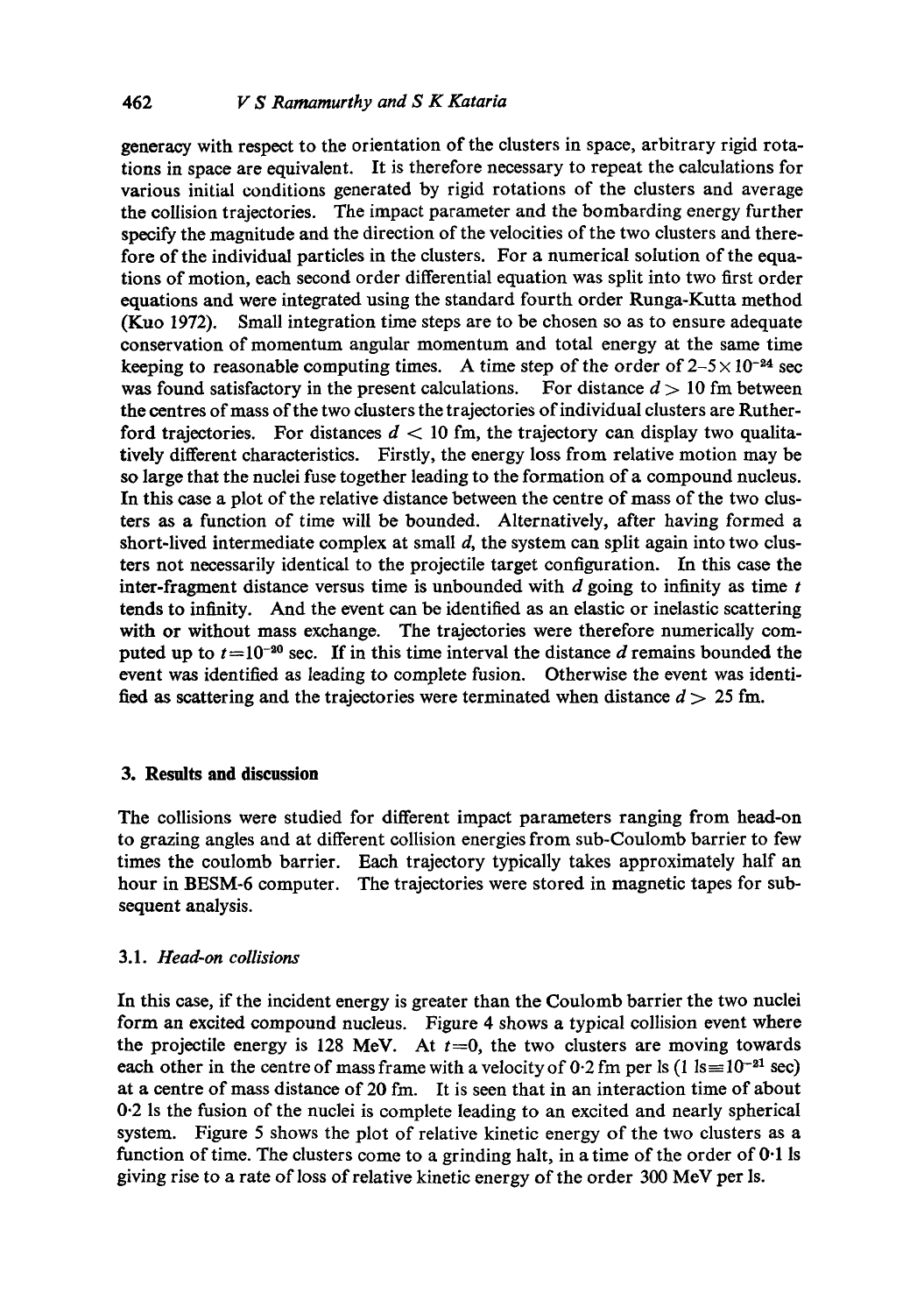

**Figure 4.** *X-Z* projections of particle configurations at different times in a head-on collision event of two 16 particle clusters. The times are indicated in units of  $Is = 10^{-11}$ sec and the collision energy is 64 MeV in the CM frame. The event leads to a complete fusion of the colliding clusters.

We have also analysed some of the macroscopic properties of the clusters in the collision process. Following Nix and Sierk (1974) two macroscopic variables were defined as

 $R=2\lceil$ and  $S=2 \left[\frac{z^2-|z|^2}{z^2-1}\right]$ 

The variable  $R$  is a measure of the centre of mass separation distance  $d$  for separated clusters and is the measure of elongation for an unseparated cluster. The variable  $S$ is a measure of individual cluster deformation in the case of separate clusters. Figure 6 shows the collision trajectory in the  $(R, S)$  plane, for the case  $v = 0.2$  fm per Is. Also shown in the figure, are the locii of points representing single spheroids and touching spheroids. It can be seen that the collision leads to the fusion of two colliding clusters and the resulting excited nucleus getting into a predominantly spheroidal oscillation. Also shown in the figure for comparison is the collision trajectory for the sub-barrier case, where the colliding clusters are scattered back. It is interesting to note that the trajectory in the entrance and the exit channels axe not the same.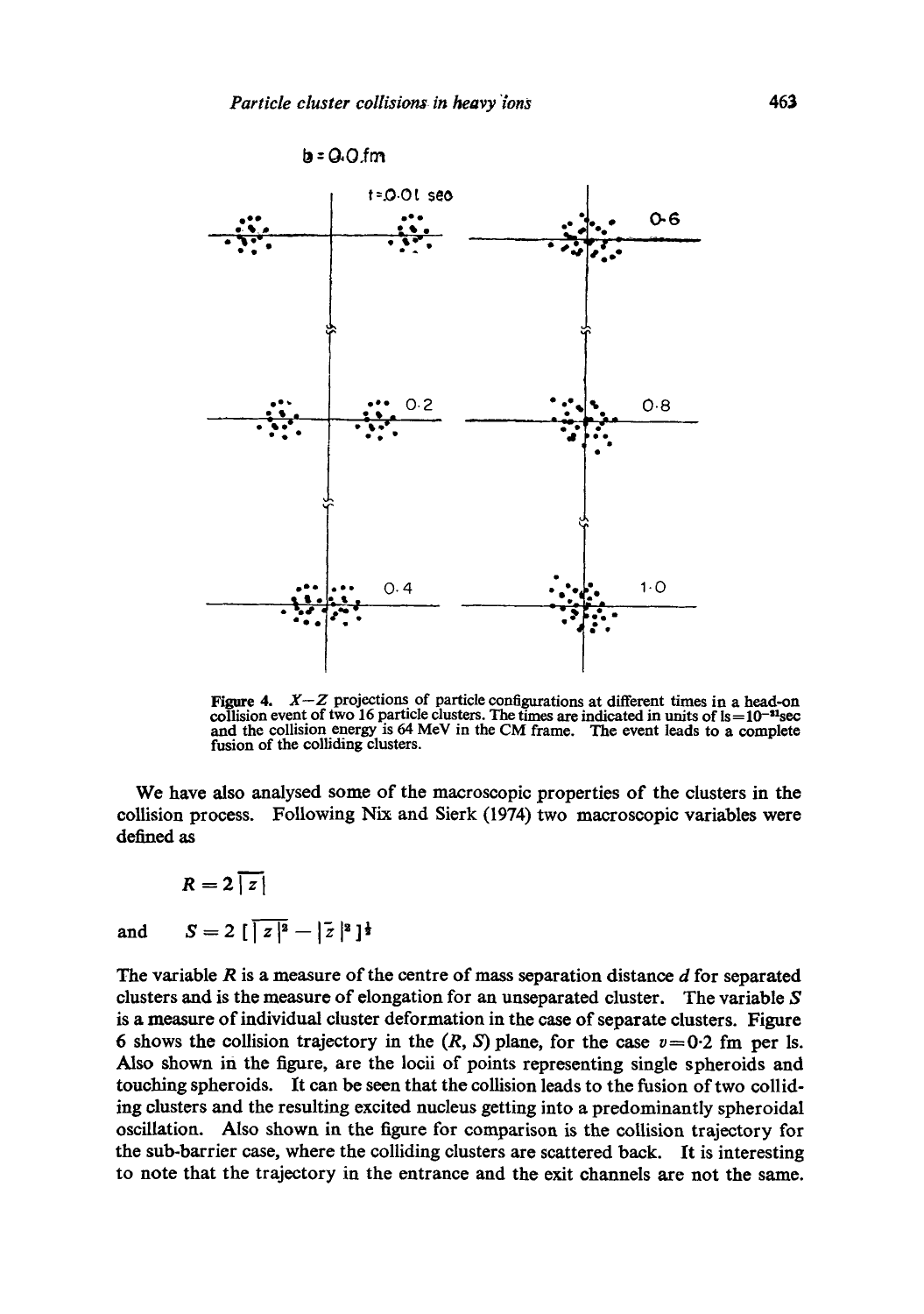

Figure 5. Plot of the kinetic energy in relative motion as a function of time for the same head-on collision event shown in figure 4.



**Figure 6.** Typical collision trajectories in the  $(R-S)$  plane for two head-on collision events. The macroscopic coordinates R and S are defined in the text. The event with CM velocity 20 fm/ls leads to complete fusion of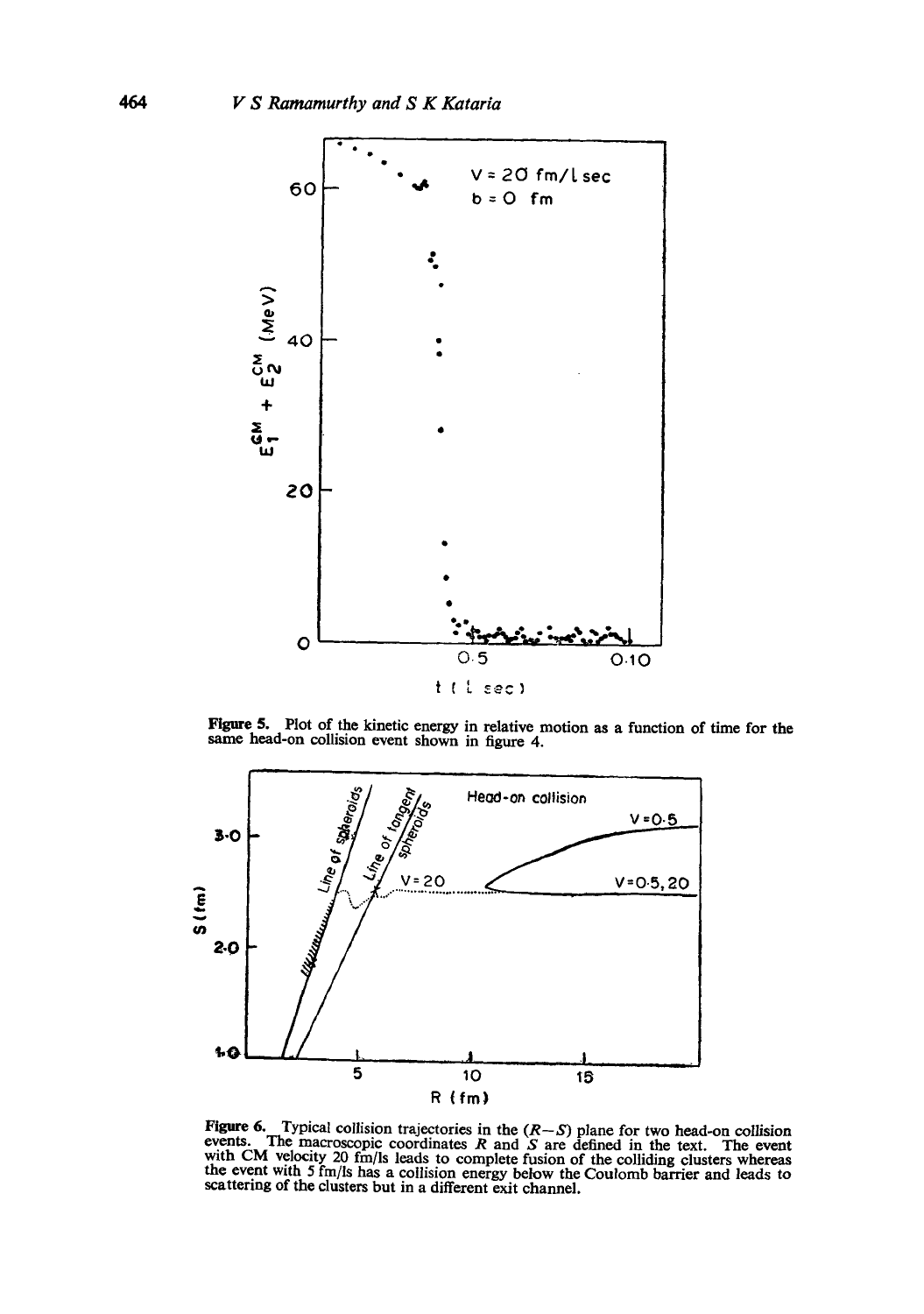While the two clusters almost retain their spherical shape in the entrance channel, they go over to prolate deformed shapes in the exit channel. This observation amply justifies the often made assumption that the entrance and exit channel deformations are not the same (Wilczynska and Wilczynski 1976; De et al 1976).

#### 3.2. Peripheral collisions

We now give some typical results of collisions with non-zero impact parameters  $b$ . In these calculations the collision energy was kept fixed at 128 MeV. Figures 7a and



Figure 7a. Same as figure 4 for peripheral collisions. Impact parameter  $b = 5.06$  fm;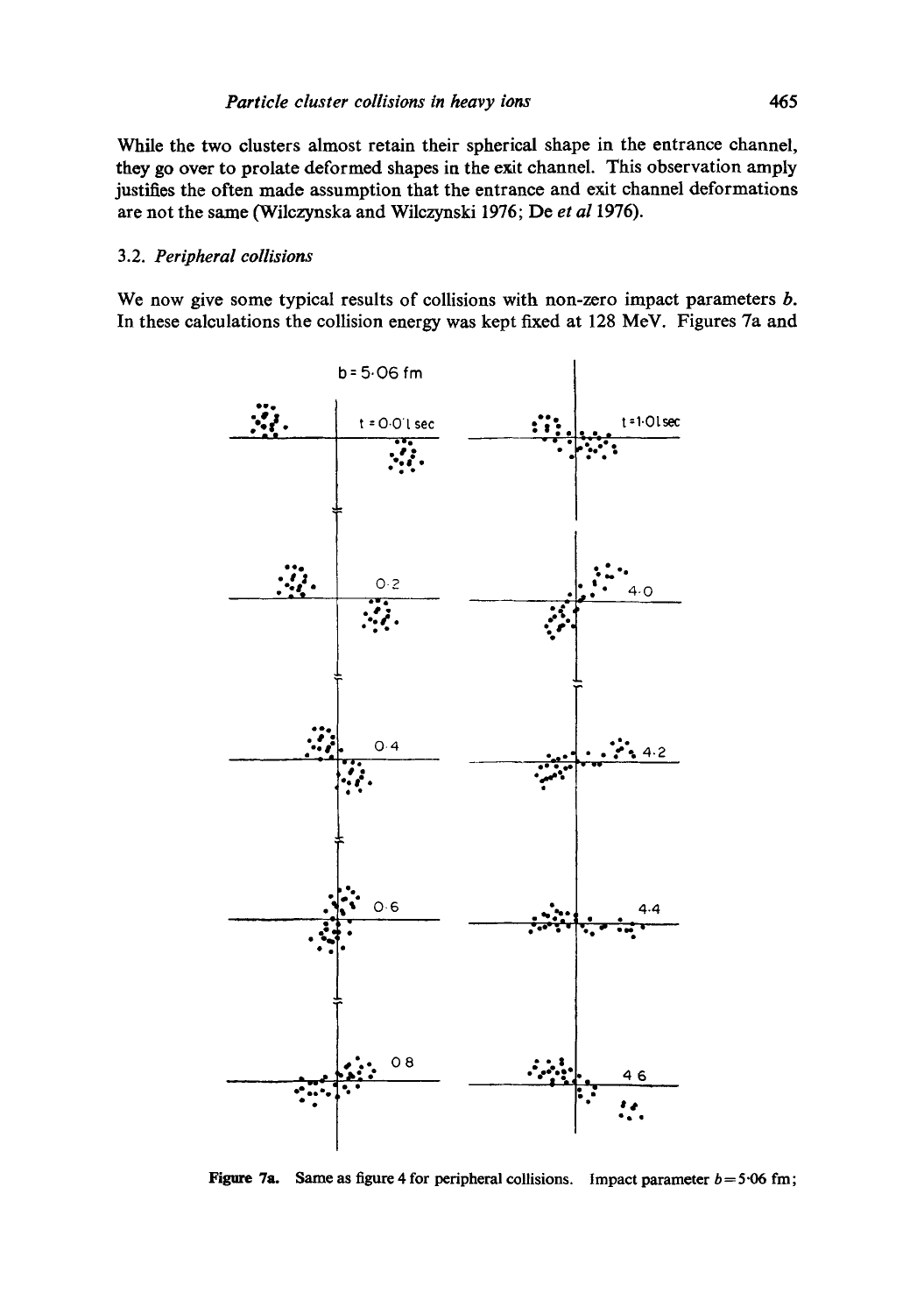Tb show two trajectories for impact parameters  $b=5.1$  fm and  $b=5.06$  fm. Essentially the trajectories demonstrate the formation of a rotating intermediate complex which subsequently separates into two clusters with or without particle exchange. For impact parameters  $b < 5.0$  fm, the clusters fuse together completely. And for impact parameters  $b > 6.0$  fm, the scattering is almost elastic. In the intermediate impact parameter  $5 < b < 6$  fm, deep-inelastic scattering occurs. Figure 8 shows the trajectory of the centre of mass of one of the fragments for various  $b$  values. Table 1 lists the asymptotic centre of mass kinetic energy of the pair clusters, their scattering angle and the mass ratio for the different cases, and it can be seen from figures 7 and 8 that with decreasing impact parameters there is a monotonic increase in the life time of the intermediate complex, the energy loss from relative motion and the number of particles exchanged. The rate of energy loss from relative motion was found to be



Figure 7b. Same as figure 4 for peripheral collisions. Impact parameter  $b=5.1$  fm.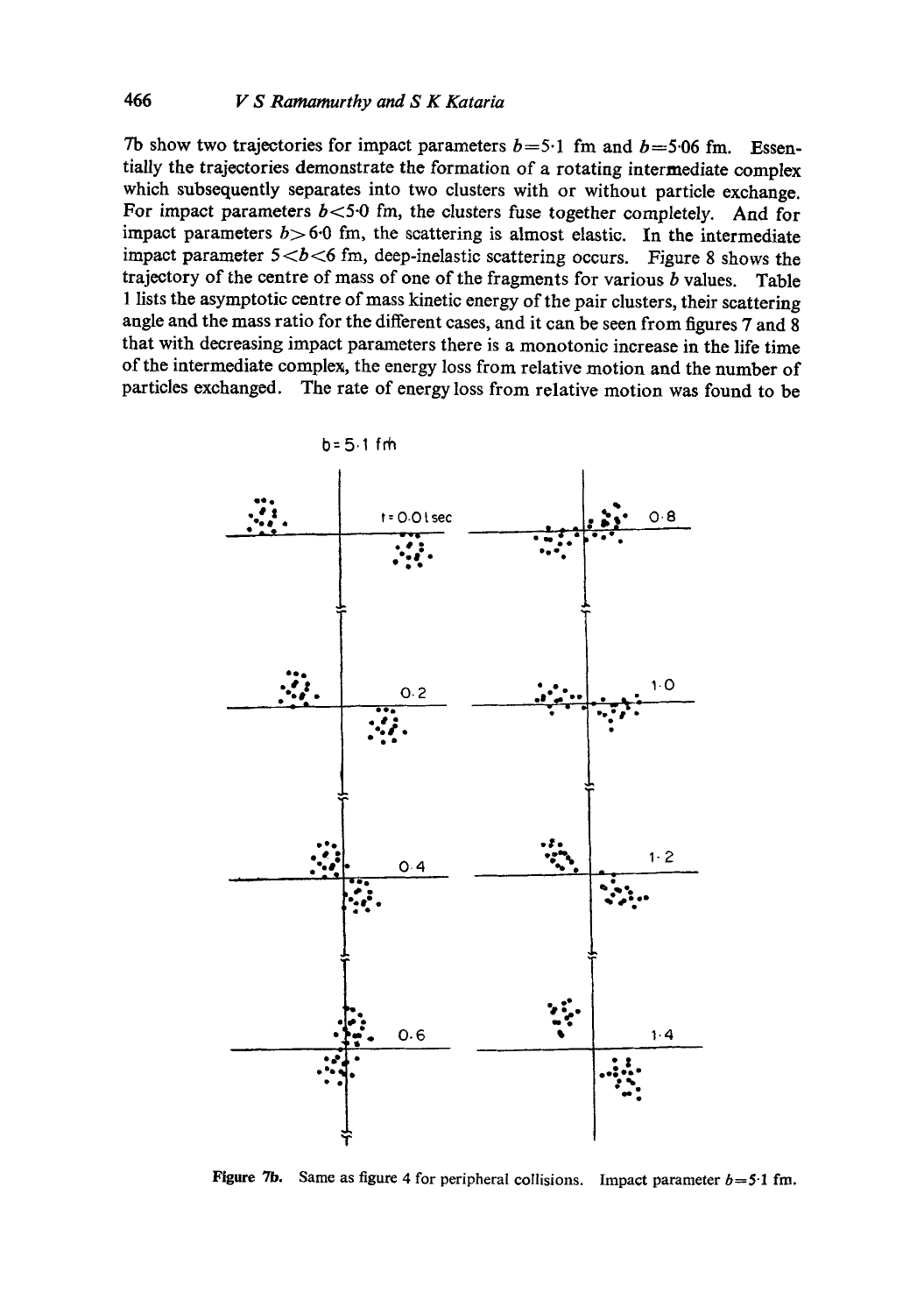of the order of 200-300 MeV/ls. These observations are qualitatively in good agreement with the experimentally well known features of the deep inelastic reactions in heavy ion collisions (Sehroder and Huizenga 1977).

|     | $b$ fm |                 |    | $E_F^{CM}$ MeV $A_1^F - A_2^F$ Life time ls |
|-----|--------|-----------------|----|---------------------------------------------|
|     | 7.0    | 66.6            | 0  | 0                                           |
| ii  | 60     | $53 - 0$        | 0  | 0.1                                         |
| iii | 5.2    | $24 - 0$        | 2  | $0-3$                                       |
| iv  | 5.1    | $12-0$          | 2  | 0.8                                         |
| v   | 5.06   | $10-2$          | 6  | 1.4                                         |
| vi  | 5.0    | 10 <sub>0</sub> | 18 | 5.5                                         |

Table 1. Entrance and asymptotic exit channel parameters for the different collision events (i) to (vi) shown in figure 8.

 $b =$ impact parameter

 $E_{\rm F}^{\rm CM}$  = Kinetic energy in relative motion of the separating clusters

 $A_1^F - A_2^F =$  Mass difference between the separating clusters

 $=$  Life-time of the intermediate rotating complex



Figure 8. Centre of mass trajectories of one of the colliding clusters for cases with different impact parameters. The CM collision energy is 68 MeV in all the cases. The entrance and the asymptotic exit channel parameters for the different cases (i) to (vi) are given in table 1.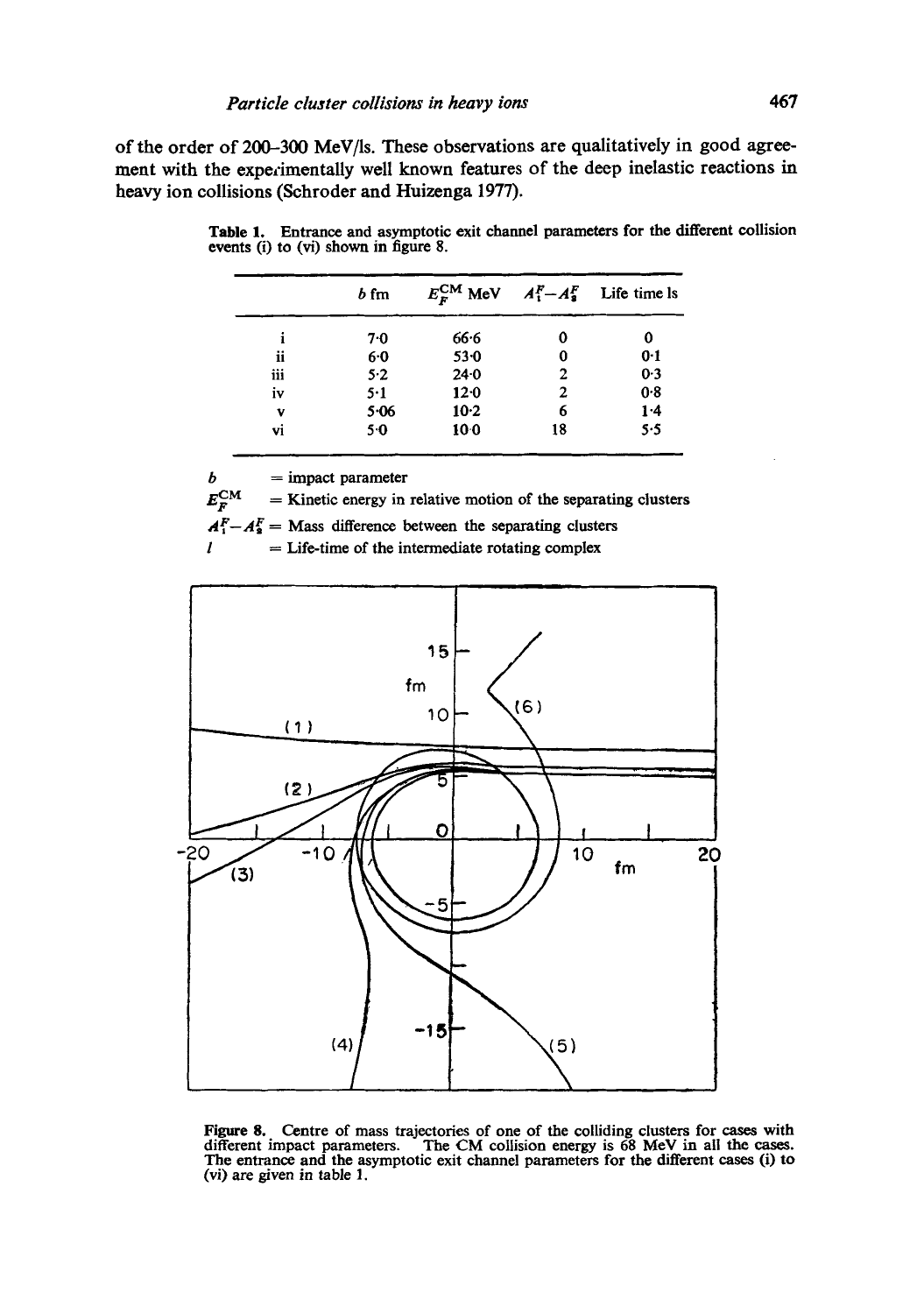## 468 *lz" S Ramamurthy and S K Kataria*

Keeping in mind our *a priori* knowledge that a classical description is inadequate to describe the detailed motions of nucleons in nuclei, these results are somewhat surprising. The model perhaps owes its success to the possibility that the above features of low energy heavy ion collisions are essentially classical in origin and quantum effects play only a perturbing role. In this case, it is likely that the present calculation can serve as a good starting point for a more vigorous semiclassieal description. Alternately, the model is equivalent to a hydrodynamic description with finite meshes, where the system is split into a finite number of mass points for numerical solution. The particle-particle potential in the present ease is only a different representation of the hydrodynamieal equation of state but with no internal structure of the mass points. We prefer the former viewpoint.

### **4. Conclusions**

Taking guidance from molecular dynamics description of classical liquids, we have studied the dynamics of collision of two bound particle clusters starting from a simple particle-particle potential and classical equations of motion. The potential chosen is of the Lennard-Jones form and with a suitable choice of the parameters, the macroseopie properties of the clusters in their ground state resemble those of incompressible liquid drop model nuclei. The collision dynamics is studied by computing the individual trajectories of all the particles numerically for different initial conditions such as collision energy and impact parameters. It is shown that the model brings out most of the essential features of heavy ion collisions such as complete fusion, deep inelastic scattering and particle exchange. The present model calculations, while being classical, do not involve some of the inadequacies of the conventional liquid drop model such as shape parametrization, viscosity effects, etc. We believe that these calculations can not only provide important guidelines for a macroscopic description as in the selection of relevant degrees of freedom but can also serve as a good starting point for a semiclassical mioroseopic description.

## **Acknowledgement**

The authors are very much thankful to Dr S S Kapoor for many helpful discussions.

### **References**

Alonso C 1974 *Proc. Int. Colloq. on Drops and bubbles* (Pasadena California) Bodmer A R and Panos C N 1977 *Phys. Rev.* C15 1342 Bonehe P, Koonin S E and Negele J W 1976 *Phys. Rev.* C13 1226 Bondorf J P, Siemens P J, Garpman S I A and Halbert E C 1976 *Z. Phys.* A279 385 De J N, Gross D H E and Kalinowski H 1976 *Z. Phys'.* A277 385 Hoare M R and Pal 1971 *Adv. Phys.* 20 1611 Koonin S E 1976 *Phys. Lett.* B61 227 Kuo S S 1972 *Computer application of numerical methods* (Addison Wesley) Lcfort M 1975 *Rep. Prog. Phys.* 39 129 Myers W D and Swiatecki W J 1969 Ann. Phys. 55 395